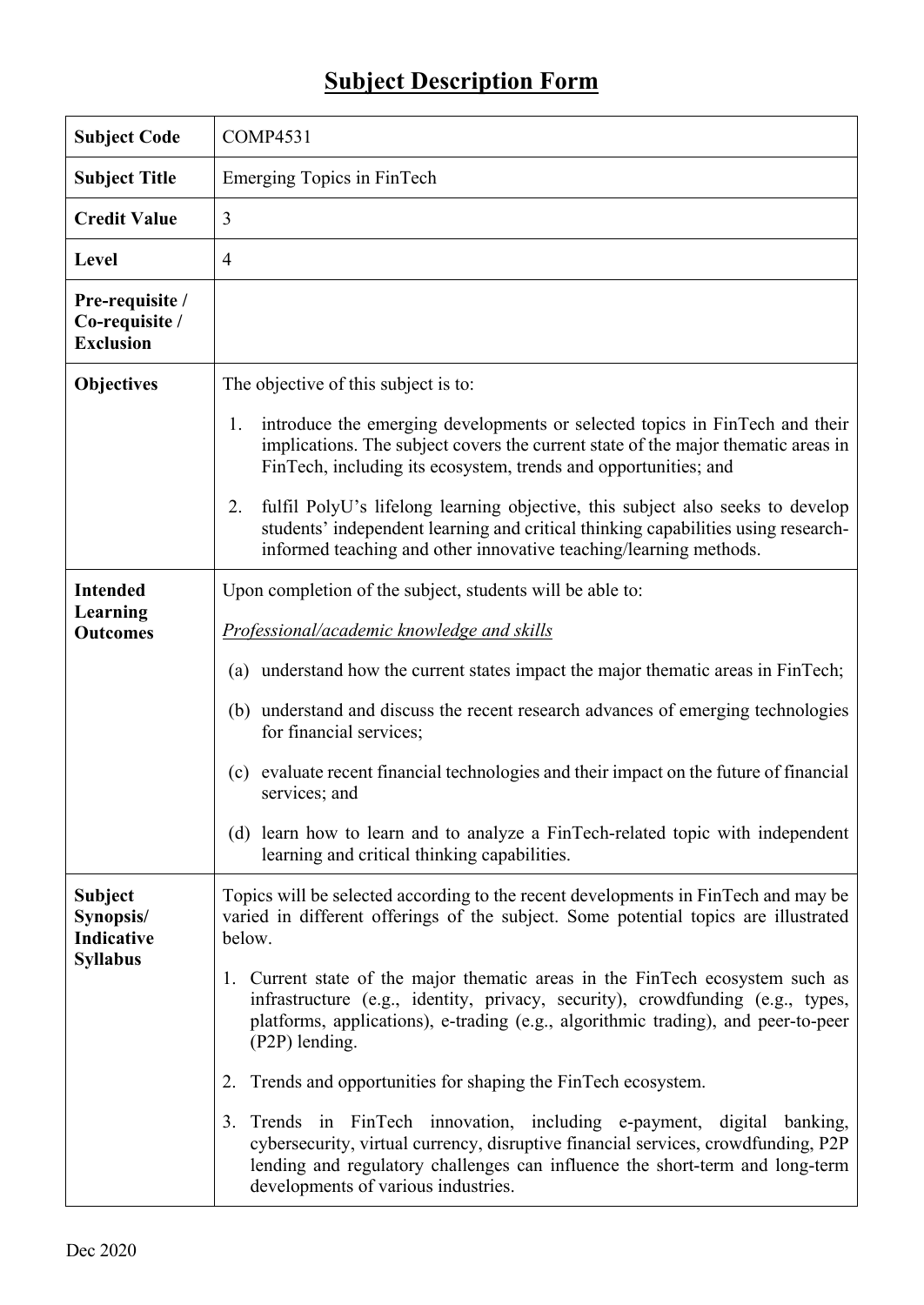|                                                                 | Trends in the field of FinTech that will have the most significant impact on the<br>4.<br>future.                                                                                                                                                                                                                                                                                                                                                                                                                                                                                                                            |                            |                                                      |              |             |   |  |
|-----------------------------------------------------------------|------------------------------------------------------------------------------------------------------------------------------------------------------------------------------------------------------------------------------------------------------------------------------------------------------------------------------------------------------------------------------------------------------------------------------------------------------------------------------------------------------------------------------------------------------------------------------------------------------------------------------|----------------------------|------------------------------------------------------|--------------|-------------|---|--|
|                                                                 | Latest development and popular topics in FinTech.<br>5.                                                                                                                                                                                                                                                                                                                                                                                                                                                                                                                                                                      |                            |                                                      |              |             |   |  |
|                                                                 | With research-informed teaching and learning approach, students are encouraged to<br>progressively become active enquirers, rather than passive learners accruing<br>knowledge.                                                                                                                                                                                                                                                                                                                                                                                                                                              |                            |                                                      |              |             |   |  |
| Teaching/<br>Learning<br><b>Methodology</b>                     | Class activities include lectures, labs and tutorials/seminars (when applicable). In<br>addition to the fundamental knowledge and principles, classes cover the<br>advanced/particular topics based on research-informed teaching and learning<br>approach. Students will learn and experience parts of the research process by<br>studying the selected research articles and exploring new research on the basis of<br>their own interests.<br>Student groups will present what they learn from their own research studies during<br>classes (i.e., using reproducible research or research review and survey). Each class |                            |                                                      |              |             |   |  |
|                                                                 | will focus more on discussion and problem-solving.                                                                                                                                                                                                                                                                                                                                                                                                                                                                                                                                                                           |                            |                                                      |              |             |   |  |
| <b>Assessment</b><br><b>Methods</b> in<br><b>Alignment with</b> | Specific assessment<br>methods/tasks                                                                                                                                                                                                                                                                                                                                                                                                                                                                                                                                                                                         | $\frac{0}{0}$<br>weighting | Intended subject learning outcomes to<br>be assessed |              |             |   |  |
| <b>Intended</b><br>Learning                                     |                                                                                                                                                                                                                                                                                                                                                                                                                                                                                                                                                                                                                              |                            | a                                                    | b            | $\mathbf c$ | d |  |
| <b>Outcomes</b>                                                 | <b>Continuous Assessment</b>                                                                                                                                                                                                                                                                                                                                                                                                                                                                                                                                                                                                 |                            |                                                      |              |             |   |  |
|                                                                 | 1. Assignments, Project<br>and Quiz                                                                                                                                                                                                                                                                                                                                                                                                                                                                                                                                                                                          | 55%                        | ✓                                                    | ✓            | ✓           | ✓ |  |
|                                                                 | <b>Examination</b>                                                                                                                                                                                                                                                                                                                                                                                                                                                                                                                                                                                                           | 45%                        | $\checkmark$                                         | $\checkmark$ |             |   |  |
|                                                                 | Total                                                                                                                                                                                                                                                                                                                                                                                                                                                                                                                                                                                                                        | 100 %                      |                                                      |              |             |   |  |
|                                                                 | Explanation of the appropriateness of the assessment methods in assessing the<br>intended learning outcomes:                                                                                                                                                                                                                                                                                                                                                                                                                                                                                                                 |                            |                                                      |              |             |   |  |
|                                                                 | Continuous assessments (assignments, project and quiz) are designed to facilitate<br>students to achieve the intended learning outcomes. The project is designed to<br>enhance students' ability to a deeper understanding of a problem of a larger-scope<br>and solve it systematically. Quizzes are given to ensure the students' understanding<br>of the basic concept and application.<br>Examination will provide a summative evaluation of the overall ability and<br>understanding of the students in the topics.                                                                                                     |                            |                                                      |              |             |   |  |
|                                                                 |                                                                                                                                                                                                                                                                                                                                                                                                                                                                                                                                                                                                                              |                            |                                                      |              |             |   |  |
| <b>Student Study</b>                                            | Class contact:                                                                                                                                                                                                                                                                                                                                                                                                                                                                                                                                                                                                               |                            |                                                      |              |             |   |  |
| <b>Effort Expected</b>                                          | Lectures / Tutorials / Labs                                                                                                                                                                                                                                                                                                                                                                                                                                                                                                                                                                                                  |                            |                                                      |              | 39 Hrs.     |   |  |
|                                                                 | Other student study effort:                                                                                                                                                                                                                                                                                                                                                                                                                                                                                                                                                                                                  |                            |                                                      |              |             |   |  |
|                                                                 | Self-study and class preparation<br>Assignment, Project, Quiz and Examination                                                                                                                                                                                                                                                                                                                                                                                                                                                                                                                                                |                            |                                                      |              | 26 Hrs.     |   |  |
|                                                                 |                                                                                                                                                                                                                                                                                                                                                                                                                                                                                                                                                                                                                              |                            |                                                      |              | 52 Hrs.     |   |  |